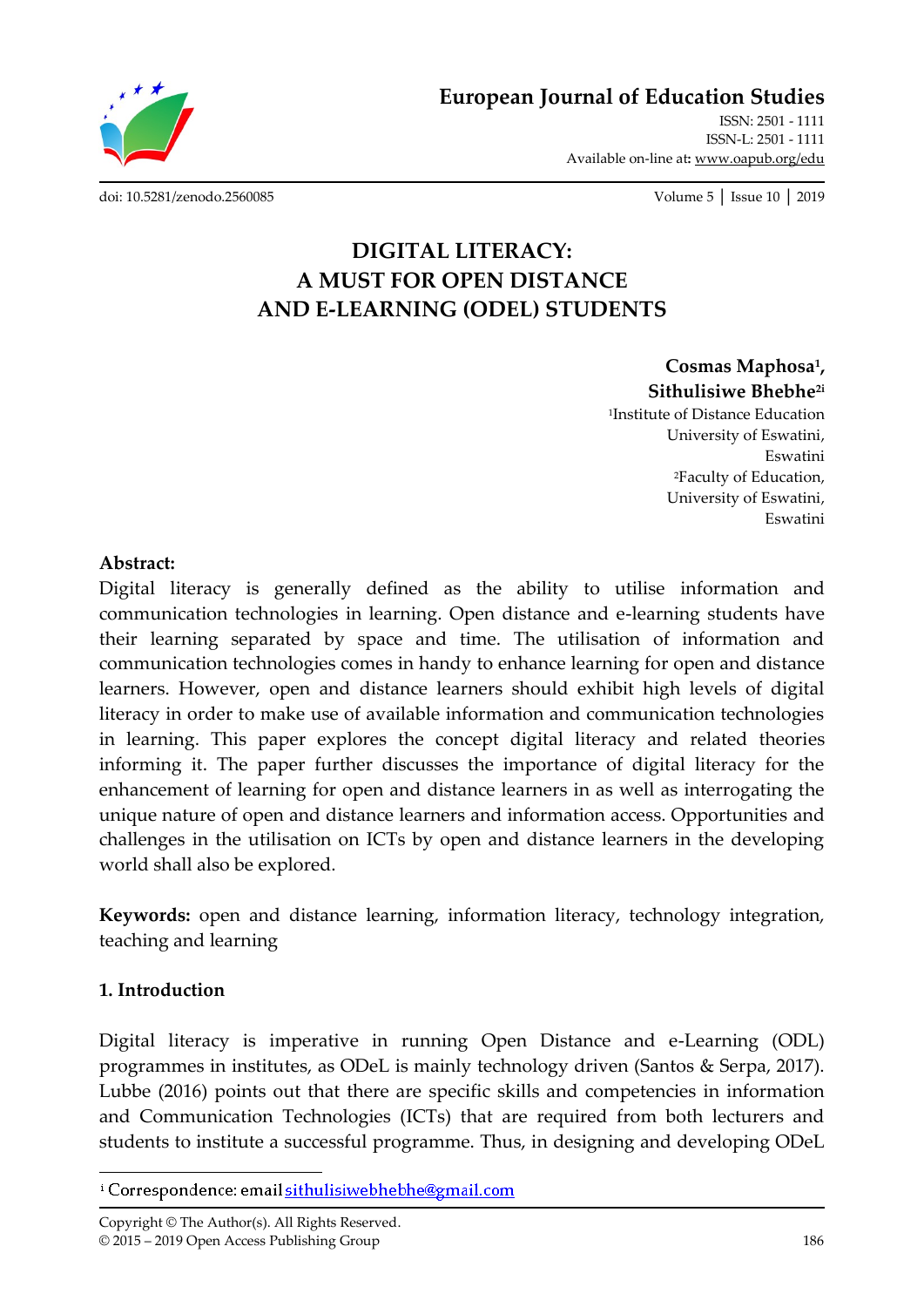environments, the technological features of Information and Communication Technologies must be put into consideration.

Using the ODeL mode of education is a current dimension that globally, countries have employed in order to make education reachable and affordable to most of their populations (Sparks, Katz & Beile, 2016). According to Osuji (2010), most universities in Kenya use the single mode conventional system of education, while some run the dual mode, while two institutions run the single mode distance education.

ODeL accommodates a large number of students learning in an institute at a time in the same programme. According to Esterhuizen (2015), an approximate number of 30 000 of the about 60 000 teacher-students registered at the Potchefstroom Campus in North West University in South Africa were unqualified or under qualified practising teachers, who are improving their qualifications through ODeL, living and working in all nine provinces in South Africa and in the neighbouring countries, Namibia and Botswana. Liebenberg, Chetty, and Prinsloo (2012:1) state that,

*"In the context of the University of South Africa (Unisa) as a mega ODL institution, students' access to technology and their functional competence are some of the critical issues to consider as Unisa prepares our graduates for an increasingly digital and networked world."*

Digital literacy is a requirement in ODeL institutes. Both the instructors and the students need to have the ability to use ICT tools in a distance mode of education and these will work well when there is access to the internet (Reynolds, 2011).

# **2. Defining the concept of digital literacy**

The world today has taken a step in literacy, further than the ability to read and write, and the ability to comprehend a text, to a need to master a new skill called digital literacy. According to Dzakiria and Christopher (2008:1),

'*Open Distance Learning calls upon an impressive range of technologies to enable distance teachers and distance learners - to communicate with each other in real time and learning opportunities at a time, place, and pace to suit their individual lifestyles, learning preferences and personal developments plans."*

Digital literacy is a skill that all Open Distance e-Learning (ODeL) students must have for a successful ODeL programme (Buckingham, 2006). Technological developments in media are transforming the way educational institutions operate. This move requires members of the education society, not only to possess skills and abilities related to the use of technological tools, but also knowledge regarding the norms and practices of appropriate use of digital devices (Meyers, Erickson & Small, 2013).

Murray (2018) reveals that digital literacy infers to reading-writing skills, but without paper, pencils, books, or lectures. The digital world offers tremendous benefits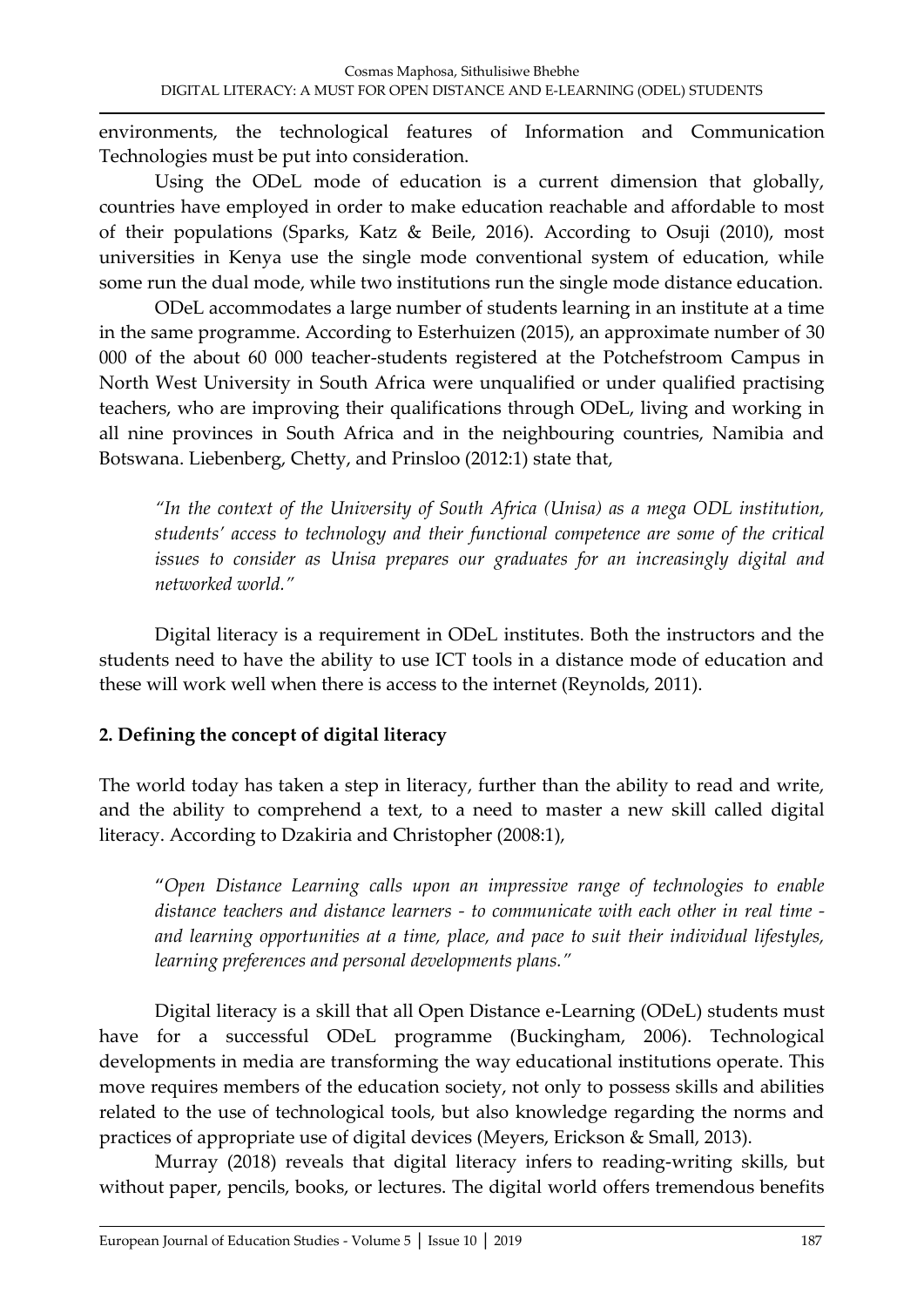to all members of the society, including students in all systems in education. It provides digital platforms and opens up opportunities to learn about new and important issues, and it empowers innovation (Brodie, 2018). Open Distance and e-Learning (ODeL) is one such digital innovation that educational institutions have invented in response to the world that is changing towards a digital lifestyle of its inhabitants. Hence, there is a need for students to be digitally literate, in order for them to fit into the digital modern society.

Digital literacy according to Lynch (2017:1) is '*the ability to find, evaluate, utilise, share, and create information found online…"* Similarly, [Heitin](https://www.edweek.org/ew/contributors/liana.heitin.html) (2016) reveals that, "*Digital literacy is the ability to use information and communication technologies to find, evaluate, create, and communicate information, requiring both cognitive and technical skills."* Digital literacy is necessary to become digital populaces and individuals responsible for how they use technology to interact with the world around them (Promethean, 2017). According to Burns (2017), it is vital for digital literacy to be well resourced and taught accordingly as it is the fourth pillar of a child's education alongside reading, writing and mathematics. Thus, digital literacy refers to an individual's ability to find, evaluate, produce and communicate clear information through writing and other forms of communication on various digital platforms. ODL students need digital literacy so that they have the ability to connect to the world and acquire information desired for their studies (Murray & Perez, 2014).

News and [media](https://www.commonsensemedia.org/news-and-media-literacy/what-is-media-literacy-and-why-is-it-important) literacy (2018) points out that, digital literacy is part of media [literacy,](https://www.commonsensemedia.org/news-and-media-literacy/what-is-media-literacy-and-why-is-it-important) and that digital literacy and media literacy both included the idea of information literacy. Further, Common Sense Media, (2018) reveals that digital literacy specifically applies to media from the internet, smartphones, video games, and other nontraditional sources. Buckingham (2006) purports that, it is important for a teacher to ensure that students are digital literate first before using the digital devices to teach them. While, information literacy is the ability to effectively find, identify, evaluate, and use information. Common sense media (2018) describes digital literacy as the use of the internet, smartphones, video games, and other nontraditional sources. Study Smart Zone (2018:1) reveals that,

*"Digital literacy means having the skills you need to live, learn, and work in a society where communication and access to information are increasingly through digital technologies like internet platforms, social media, and mobile devices."*

Digital literacy has the ability to develop an individual's skills in grammar, writing, and typing skills on platforms, such as social media and blog sites. Digital Literacy entails the use of devices, such as, smartphones, tablets, laptops, and desktop PCs. Digital literacy does not replace traditional forms of literacy, instead of building upon the skills that form the foundation of traditional forms of literacy (Common sense media, 2018).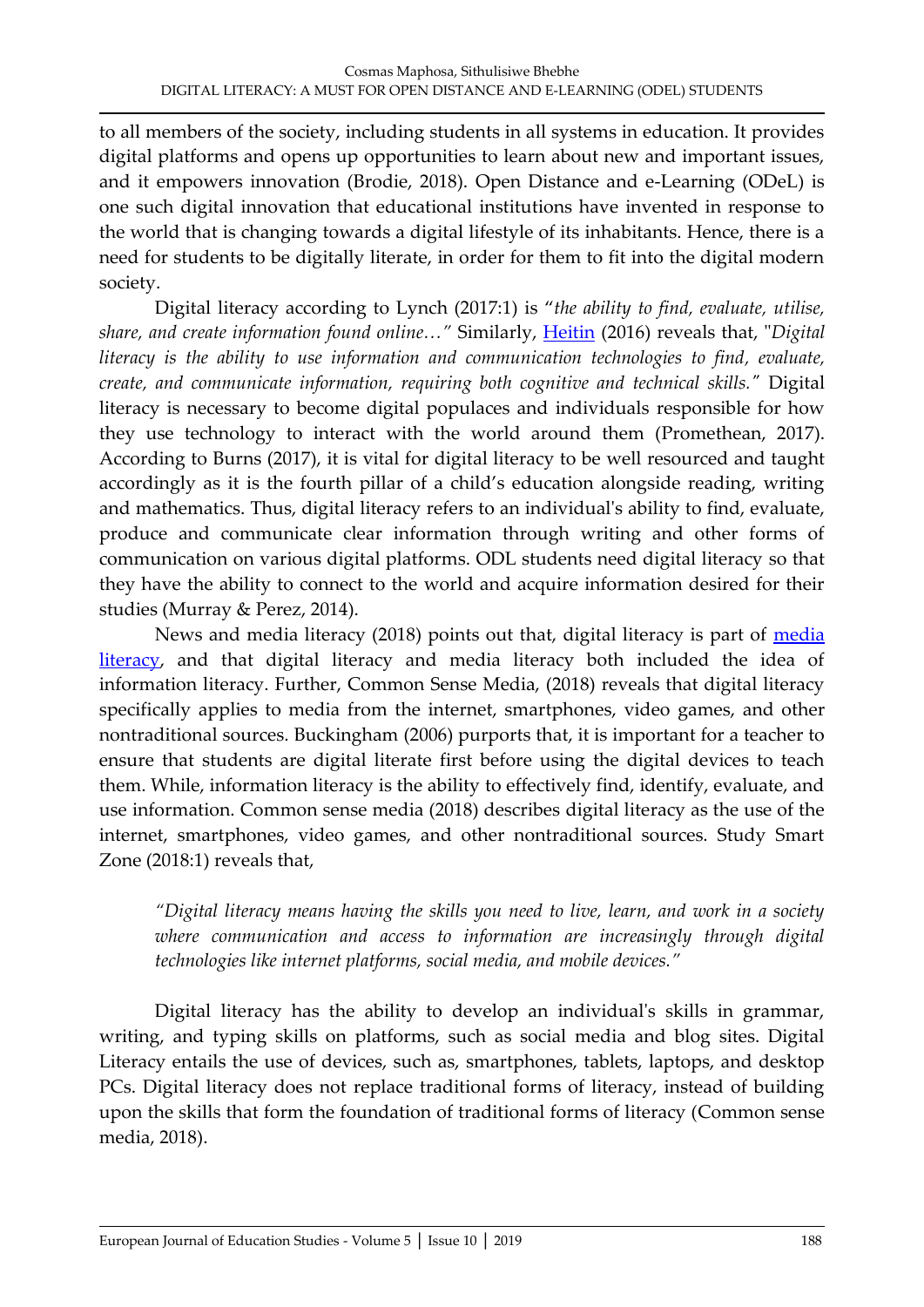Meyers, Erickson, and Small, (2013) reveal that digital literacy encompasses issues of cognitive authority, safety, and privacy, creative, ethical, and responsible use and reuse of digital media. A lack of digital literacy increasingly implicates one's full potential of being a competent student especially in courses offered through ODL. Digital literacy equips a student to be a competent and an empowered employee (Laakkonen, 2015). Though digital literacy is often considered a school-based competency, it is used even in informal learning contexts such as libraries, museums, social groups, affinity spaces online, not to mention the home environment (Sharkey & Brandt, 2008).

Media Smarts (2018) points out that digital literacy is more than technological know-how, it includes a wide variety of ethical, social and reflective practices that are embedded in work, learning, leisure, and daily life. In the education system, digital media is used for a variety of activities like exploring, connecting, creating, and learning. Most students already use digital technology, such as tablets, smartphones, and computers, at home. Many students already know how to navigate the web, share images on social media, and do a Google search to find information. However, true digital literacy goes beyond these basic skills, meaning that individual students who have limited digital literacy abilities might quickly find themselves at a disadvantage (Common sense media, 2018).

Lynch (2017) reveals that it is vital for educators to teach students digital literacy in the classroom so that they fit into current operations in today's world. Digital literacy goes beyond the skills of using digital technology, such as tablets, smartphones, and computers, navigating the web, sharing images on social media, and doing a Google search to find information. One of the most important components of digital literacy is the ability to not just find, but also to evaluate, information.

Common Sense Media, (2018) points out that, there are a number of digital devices that teachers use in class, however, the use of the video has quietly been riding the wave of all of these advancements, benefiting from broader access to phones, displays, cameras and, most importantly, **bandwidth**. Digital literate teachers are in a position to use digital devices like video player CD player and compute in their classrooms were they let learners watch videos and listen to audios for learning. Brodie, (2018) reveals that digital literacy standards need to improve substantially if technological progress is to be maintained in the years ahead. The best way to do this is by changing teaching methods in classrooms around the world. Educators should be empowered with the resources and knowledge to implant digital learning and problem solving into everyday subjects. However, partnerships between companies and educational institutions provide solutions that not only help businesses get more bang for their buck, they also create researches and ICT projects where young people can participate in to sharpen their digital skills.

# **2.1 Digital literacy competencies**

Guitert and Romeu (2008) state that there are a number of digital literacy competencies which higher education students should possess and these include ability search for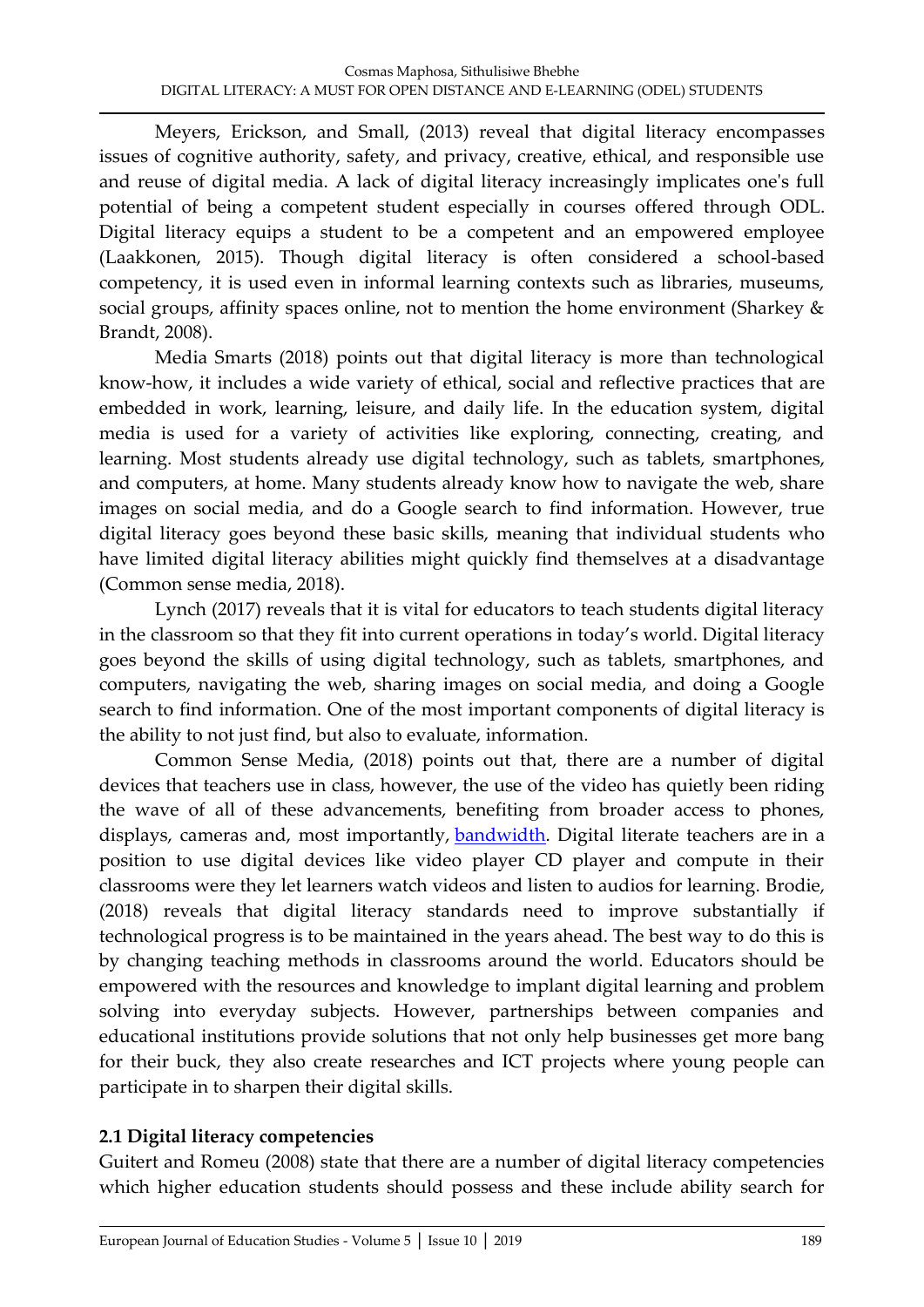information from the internet, produce digital information, disseminate digital information, acquire communication skills in an online environment, understand the basics of digital technologies, plan and manage a virtual project, acquire a digital civic attitude and acquire team working skills in an online environment. Railean (2015) further notes that students should have the ability to use digital textbooks also called etextbooks and these are accessed via the Internet and read or downloaded on digital devices such as desktops, laptops, tablets, netbooks, e-readers, or smartphones. All these competencies help to develop students' high levels of digital literacy.

An important competence of digital literacy is information and data literacy. According to Law, Woo, de la Torre and Wong (2018) includes browsing and searching for information online as well as managing and evaluating accessed information. Open and distance learning students should be competent in knowledge searches utilising various search engines available online. Managing and evaluating available information is of importance as not all available information online would be important for particular purposes.

Communication and collaboration is another important competence in digital literacy. Students and lecturers should be able to interact and share knowledge through digital technologies. Students should also learn to collaborate in learning by utilising digital technologies. In this view, digital literacies should be utilised for synchronous and synchronous communication (Doh, Rhim & Lee, 2016).

One of the important digital literacy competencies is digital scholarship which entails students' participation in academic, professional and research practices which depend on digital systems (Goodfellow, 2011). Students are expected to develop and perfect skills in professional communities of practice as such communities enable them to undertake research and share research findings utilising digital systems. In Open and distance learning, students are expected to participate in academic groups, where they participate in information generation and sharing through digital platforms.

In digital literacy, students are also expected to develop effective learning skills. This is the ability to study and learn effectively in rich digital environments, both in formal and informal ways (McLoughlin, 2011). Of importance in this competence is students' ability to effectively utilise available technologies to enhance different aspects of learning. This results in students exhibiting elements of digital fluency, where they are able to utilise available technologies for problem-solving purposes (Fields & Hartnett, 2018).

### **2.2 Approaches and Theories informing digital literacy**

The theories that inform digital literacy have to do with technology and connection to a network. A network can be defined as connections between entities. Computer networks, power grids, and social networks all function on the simple principle that people, groups, systems, nodes, entities can be connected to create an integrated whole. Digital learning theories and approaches, such as **RAT**, [SAMR,](http://www.schrockguide.net/samr.html) [TPACK,](http://www.tpack.org/) [Digital Blooms,](http://eduteka.icesi.edu.co/articulos/TaxonomiaBloomDigital) [Connectivism,](http://www.itdl.org/journal/jan_05/article01.htm) Design Thinking and [Pedagogy,](http://peeragogy.github.io/) help teachers develop curricula that get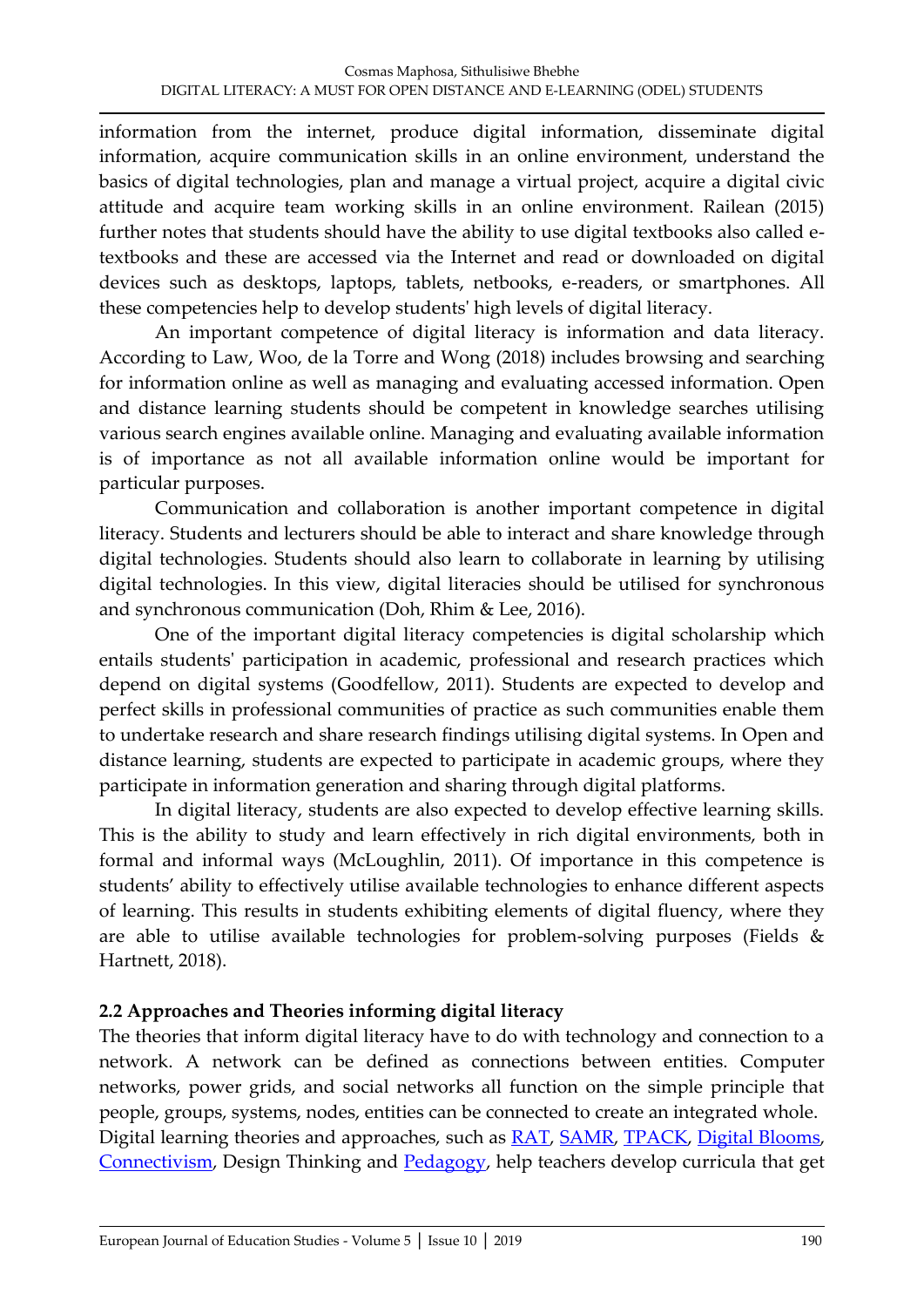students to use technology to research, curate, annotate, create, innovate, problemsolve, collaborate, campaign, reform and think critically (Terrell, 2018).

#### **2.3 Connectivism theory of integration technology**

Connectivism is the integration of principles explored by chaos, network, and complexity and self-organization theories. The connectivist view learning as a process that is designed and developed (Marhan, 2006). Learning is a process that occurs within nebulous environments of shifting core elements – not entirely under the control of the individual. Learning (defined as actionable knowledge) can reside outside of ourselves (within an organization or a database), is focused on connecting specialized information sets, and the connections that enable us to learn more are more important than our current state of knowledge.

Connectivism is driven by the understanding that decisions are based on rapidly altering foundations and new information is continually being acquired (Marhan, 2006). The ability to draw distinctions between important and unimportant information is vital. The ability to recognize when new information alters the landscape based on decisions made yesterday is also critical.

The principles of connectivism spell out that learning and knowledge rest in diversity of opinions, learning is a process of connecting specialized nodes or information sources and that learning may reside in non-human appliances (Marhan, 2006). The principles also allude to the that the capacity to know more is more critical than what is currently known, nurturing and maintaining connections is needed to facilitate continual learning and that the ability to see connections between fields, ideas, and concepts is a core skill (Marhan, 2006). Currency (accurate, up-to-date knowledge) is the intent of all connectivist learning activities and decision-making is a learning process meaning that choosing what to learn and the meaning of incoming information is seen through the lens of a shifting reality.

Connectivism also addresses the challenges that many corporations face in knowledge management activities and presents a model of learning that acknowledges the tectonic shifts in society where learning is no longer an internal, individualistic activity. How people work and function is altered when new tools are utilised.

### **2.4 RAT theory of technology integration**

RAT refers to replacement, amplification, and transformations of technology. Technology replacement refers to the technology used to replace established instructional practices, student learning processes, or content goals. The technology serves merely as a different (digital) means to the same instructional end. Amplification of technology refers to increases efficiency, effectiveness, and productivity of instructional practices, student learning processes, or content goals. The tasks stay fundamentally the same while the technology extends our capabilities ineffectiveness or streamlining. Transformation of technology refers to technology reinvents aspects of instruction, learning, or curriculum in new and original ways. For example, new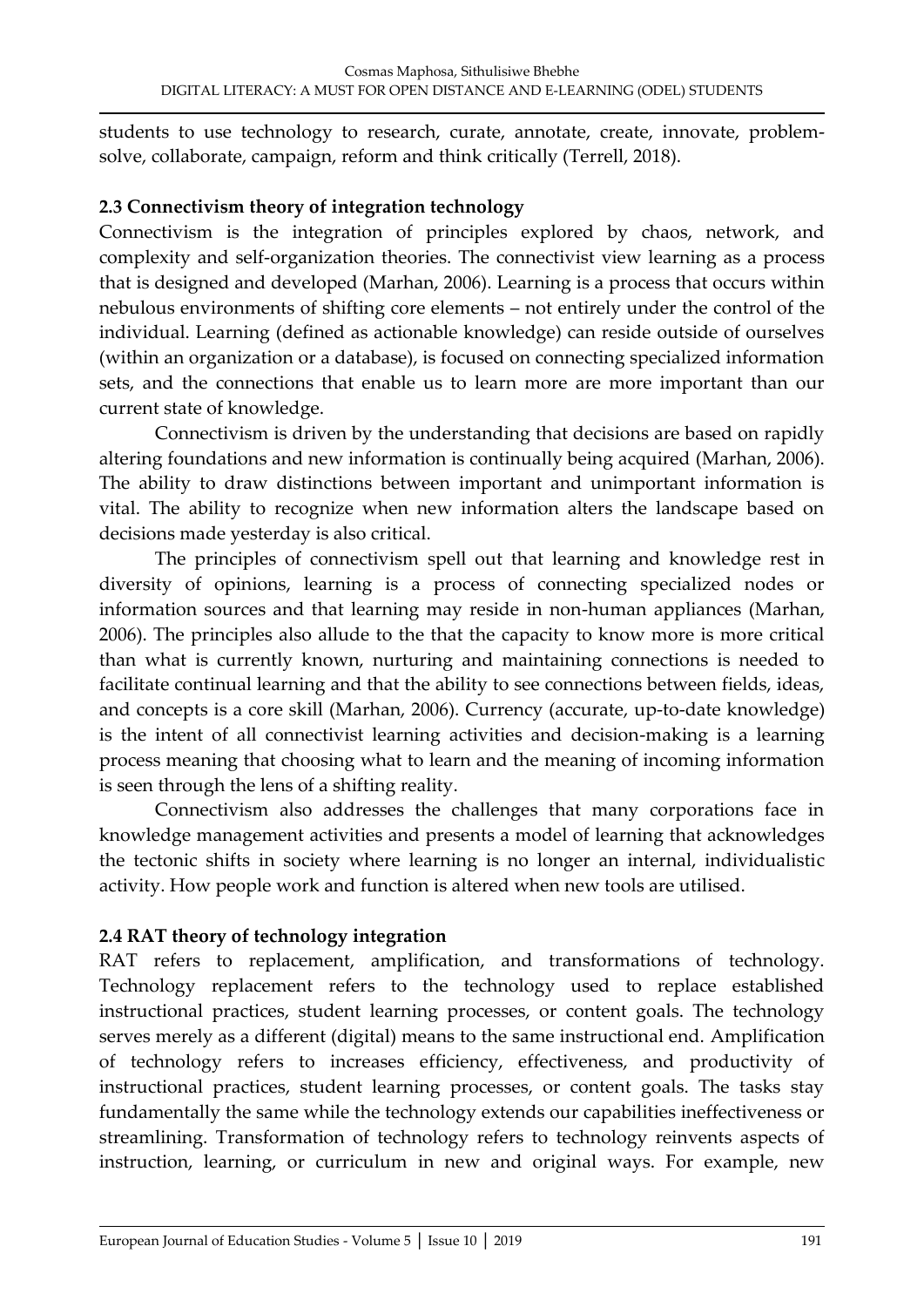cognitive forms could emerge, new people could be involved, or new content may be accessible (Blanchard, Prevost, Tolin, & Gutierrez, 2016).

RAT is a framework that can be used by teachers to develop lesson plans that they will use in their classroom. In using RAT the iPads, laptops, and other forms of technology that students are given or bring into class with them as learning tools, and not just distractions that occasionally have a useful function are used.

# **2.5 SAMR model for technology integration**

SAMR is a model designed to help educators infuse technology into teaching and learning. This model was popularized by Dr. Ruben Puentedura. SAMR refers to substitution, augmentation, modification, and redefinition. According to Kirkland (2014), SAMR is a framework meant to assess the richness of the technical tasks used for learning. The SAMR model supports and enables teachers to design, develop, and infuse digital learning experiences that utilize technology. The goal of including the SAMR model into the teaching and learning is to transform learning experiences to higher levels of achievement for students. It is apparent for teachers to create tasks that target the higher-order cognitive skills (Bloom's) as well as design tasks that have a significant impact on student outcomes (SAMR) in teaching and learning (Kirkland, 2014).

### **2.6 TPACK model of integrating technology, pedagogy, and content knowledge**

TPACK refers to technological, pedagogical and content knowledge. The TPACK model provides a framework for identifying the teacher knowledge required to integrate technology effectively within the complexities of the larger context of teaching. In TPACK, Technological Knowledge – TK, is most effective when it is combined with deep Content Knowledge – CK (curriculum subject matter) and Pedagogical Knowledge – PK (teaching strategies and knowledge of the learner). While the intersection of Content Knowledge and Pedagogical Knowledge is largely understood to be at the heart of effective teaching, adding Technological Knowledge into the mix provides an effective filter for teachers to really examine the way that they think about technology integration (Kirkland, 2014).

Literacy is about development so understanding digital literacy in this way is important; we acquire language and become increasingly proficient over time and eventually reach a level of fluency. [Beetham and Sharpe's framework](http://jiscdesignstudio.pbworks.com/w/page/46740204/Digital%20literacy%20framework) (2010) describes digital literacy as a development process from access and functional skills to higher level capabilities and identity. However, this often changes depending on the context so it also reflects how individuals can be motivated to develop new skills and practices in different situations. According to the Beetham and Sharpe's (2010) digital literacy framework, the basic developmental stage involves access and awareness. Students should have access to the technological equipment and develop an awareness of how to utilise the available equipment in learning. There are instances where students may desire to use technological equipment, which may not be available or contrary, have all the equipment but lack awareness or ability to use it.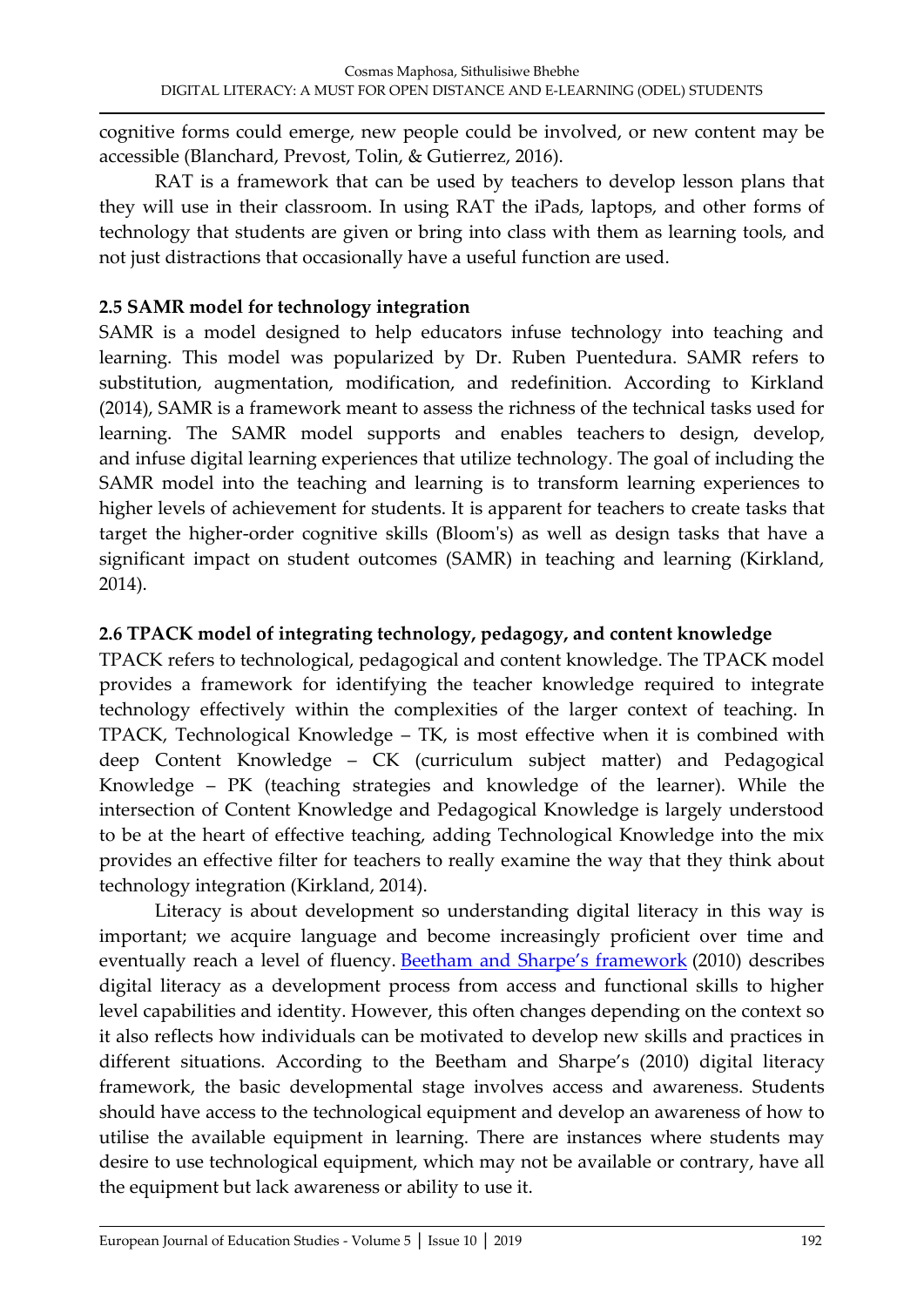Beetham and Sharpe (2010) further note the importance of the development of skills, in students, of the use and utilisation of technological equipment for knowledge generation and use. In order, to ensure that students develop the requisite skills in utilisation of technological equipment in learning. Once the skills are acquired, students are then expected to practise them in order to perfect them. The practising of skills entails the actual utilisation of acquired skills in exhibiting digital literacy. Through constant use of the skills, students then develop an identity as competent technological equipment users (Beetham & Sharpe, 2010).

#### **2.7 Exploring open distance e-learning (ODeL) and ODeL students**

According to Ofole (2018), Open and distance learning is a form of instruction by an approach other than the face-to-face mode, there is physical separation between the instructor and the student, and instruction takes place through a variety of ways including print and digital media. Bright Knowledge (2018) describes distance learning as open learning, home study or correspondence. Open and Distance Learning (ODL) is a general term for the use of telecommunication to provide or enhance learning (Rouse, 2005).

Kibria (2014) further notes that ODL reflects those courses or qualifications and training that can be completed from home. The student is given assignments, projects, essays or exams, to complete by a specific given time and completed work can be submitted in online or sent in the post (Study Portals, 2018). In the present days, ODL has mainly used Skype, audio and computer teleconferencing and theses have influenced the delivery of instruction in public schools, higher education, the military, business, and industry (Price, 2016).

[Ghosh,](https://www.researchgate.net/scientific-contributions/70901366_Saima_Ghosh) [Nath,](https://www.researchgate.net/profile/Joyshree_Nath) [Agarwal,](https://www.researchgate.net/profile/Shalabh_Agarwal) [Nath,](https://www.researchgate.net/profile/Asoke_Nath) [Chaudhuri](https://www.researchgate.net/scientific-contributions/2044344645_A_K_Chaudhuri) (2012) purports that the concept of open learning and distance education system focuses on open access to education and training to make the learners free from the constraints of time and place, and offering flexible learning opportunities to individuals and groups of learners. According to Vioreanu (2016), ODL has been around for a long time and in most instances, it combines online education with a few contact hours. Open and Distance Learning (ODE) has grown into an important strategy in resolving problems of access to education in most developing and developed countries (Ofole, 2018).

Bright Knowledge (2018) reveals that Open or Distance learning is for those students who want to continue their studies or further their education but cannot attend fulltime classes. ODL is a concept of education that came from an idea where learning should take place but, the learners and the teachers cannot be in a classroom and they should be separated by some geographical distance or maybe they can not come close to each other [\(Ghosh,](https://www.researchgate.net/scientific-contributions/70901366_Saima_Ghosh) [Nath,](https://www.researchgate.net/profile/Joyshree_Nath) [Agarwal,](https://www.researchgate.net/profile/Shalabh_Agarwal) [Nath,](https://www.researchgate.net/profile/Asoke_Nath) [Chaudhuri,](https://www.researchgate.net/scientific-contributions/2044344645_A_K_Chaudhuri) 2012).

### **3. Importance of digital literacy of ODL students**

Digital literacy is essential for ODL students as it allows both students and lecturers to access current information and offers alternative ways to use the information in order to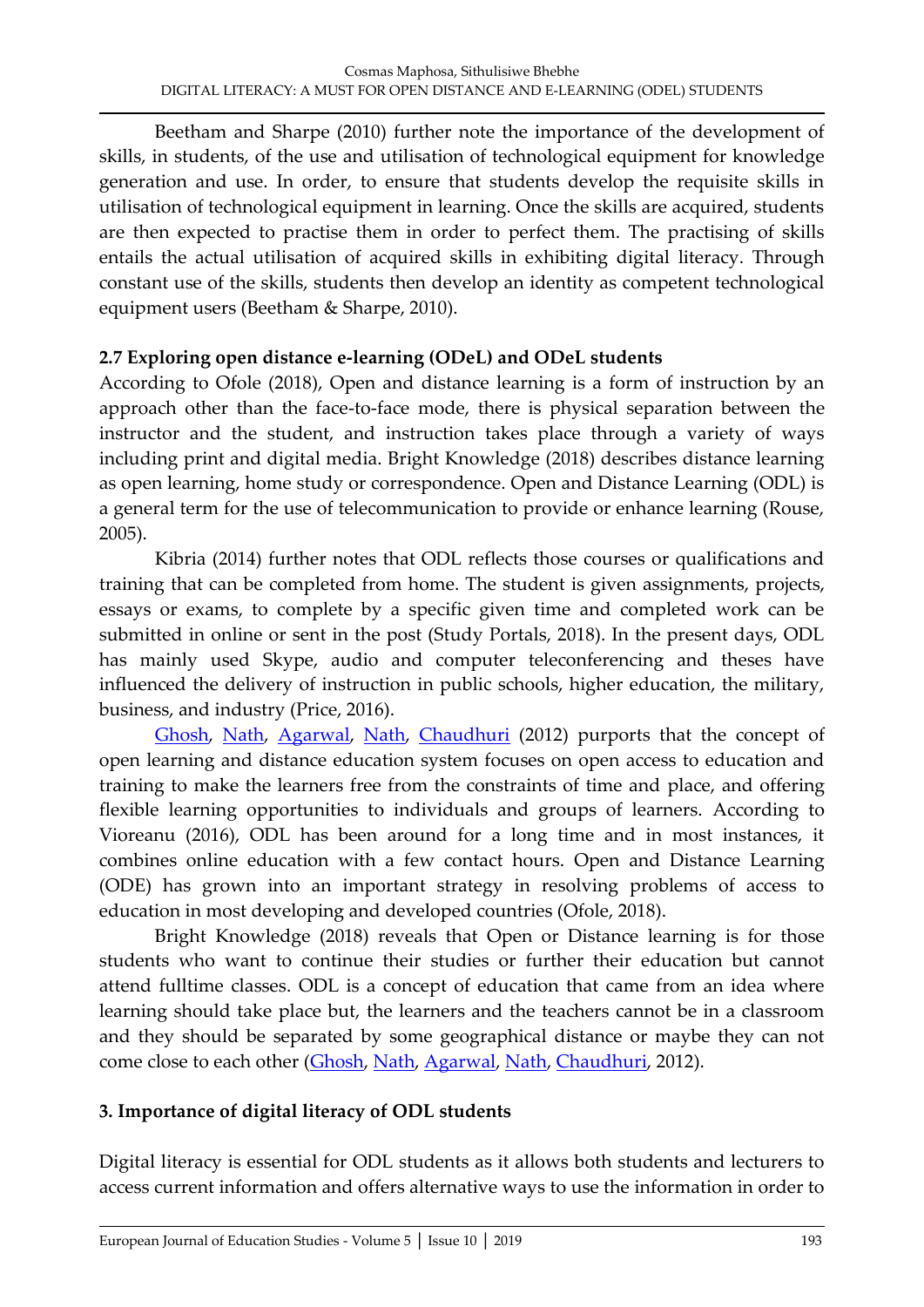make appropriate decisions*.* Julien (2018:1) points out that digital literacy is important in ODL because it is a '… *set of skills, knowledge, and attitudes required to access digital information effectively, efficiently, and ethically. It includes knowing how to evaluate digital information, and how to use it in decision-making."* The National Library of New Zealand (2018) reveals that digital literacy boosts confidence in students using digital content and tools in their learning. Digital literacy skills enable students to find and access digital content that is fit for purpose, analyse and combine information to develop their own understandings as well as creating and sharing digital content in purposeful ways. Web percent (2019) reveals that being digitally literate can save hours per month for tasks that could only be done offline in the past and that students learn faster as they may be in a position to study data, facts, figures and try new things and some old without fear from digital tools. Digital literacy also allows the student to be connected to technology and be in a position to talk to anyone, anytime including their colleagues and instructors.

Digital literacy allows the student to search, study, analyze and compare everything at any time and it gives the student an advantage of being employed as most jobs today require some form of computer skills including jobs outside the traditional office. A digital literate student no matter how technically advanced the world gets, will always love creativity and can influence the world through politics, religion, activism and even entertainment (Web percent, 2019).

# **3.1 Opportunities and challenges in the utilisation on ICTs by open and distance learners in the developing world**

Information literacy is a skill that is central to learning. Mnkeni-Saurombe (2015) points out that, librarians in ODL institutions must be actively encouraged to develop and implement information literacy programmes for students and academics. This is very necessary for an open distance learning environment because students and academics function in an information environment that is rapidly developing and becoming increasingly complex with the dynamic ICT tools introduced every now and then.

ODL has brought high flexibility study frameworks to post-secondary education, however, digital literacy plays a vital role in ODL. Liebenberg, Chetty, and Prinsloo (2012) reveal that amongst the different challenges ODL institutions in higher education face, is the access to information and communication technology (ICT) and students' abilities to use ICTs. Osuji (2010) points out that, some of the challenges of ODL include limited access to computers, inadequate electricity supply to some areas of the countries, limited access or slow broadband and a high cost of internet access.

It is important that students, especially those in open and distance learning, utilise available technologies to enhance learning but as Cloete (2015) observes in most developing countries there is a digital divide, where some students have access to technology and technological skills and those that do not. In instances where students do not have access to technology and technological skills, it becomes a serious challenge to expect effective utilisation of technologies in teaching and learning. Issues of access would have to be addressed first followed by training. However, there are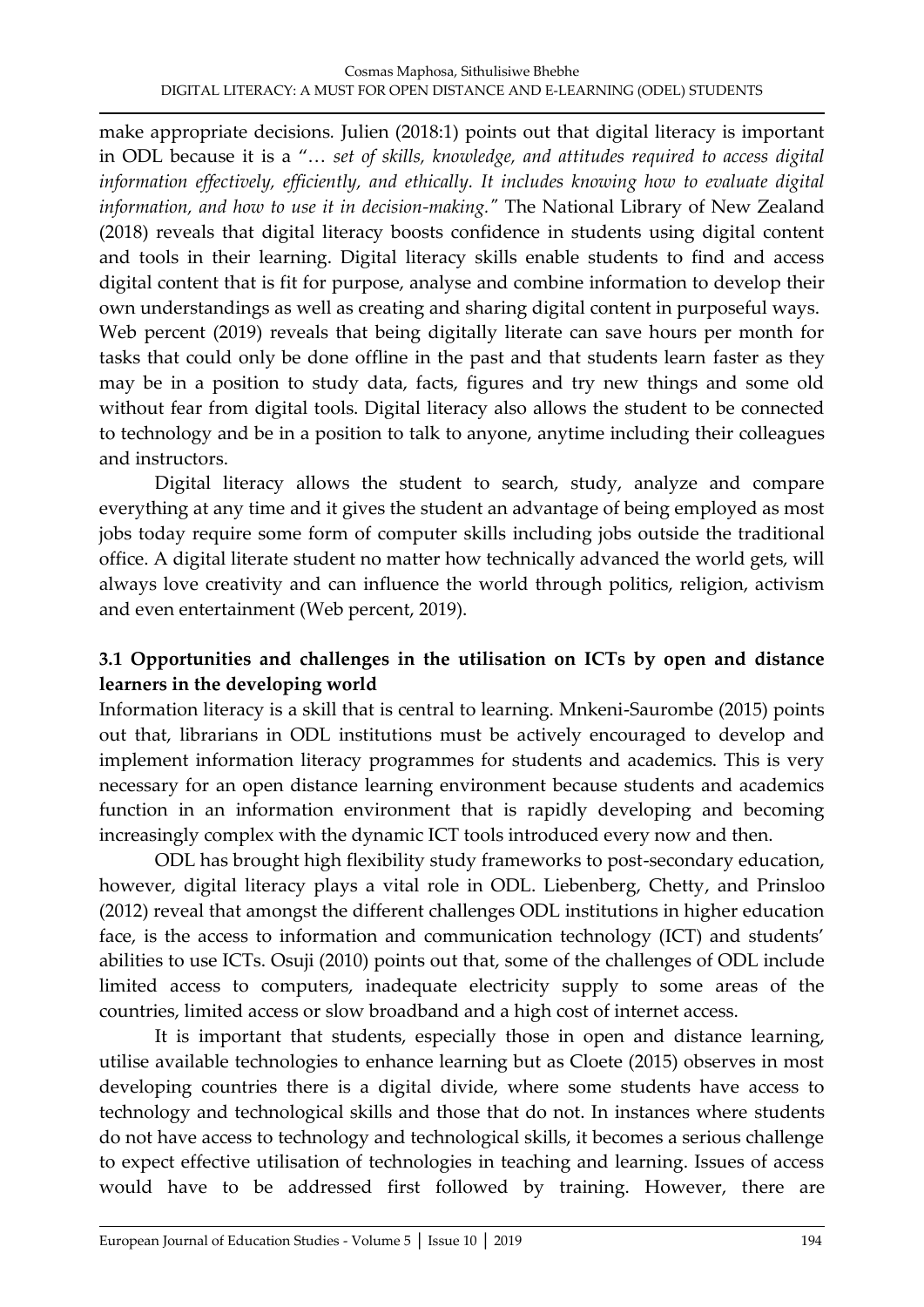opportunities for digital learning even in developing countries through mobile devices. Students may have access to smartphones among a host of other mobile devices, and such devices can easily be utilised in mobile learning.

### **4. Conclusion**

Digital literacy is the the ability to use ICTs in finding, evaluating, utilising, sharing, and creating information found online. ODeL is heavily dependent on the use of ICTs hence the need for instructors and learners to be digitally literate. Digital literacy is vital to ODeL. There are approaches and theories that have been developed to enhance the integration of technology into the teaching and learning. However, a number of opportunities and challenges have been noted with utilising ICTs and ODeL.

### **4.1 Recommendations**

In the light of the foregoing discussion, the following recommendations are made;

- Open distance and e-learning institutions should invest heavily in making available latest and useful Information and Communication Technologies to enhance teaching and learning.
- Open distance and e-learning institutions should prioritise training students and lecturers in technology integration in teaching and learning.
- Technology-enabled communities of practice should be encouraged among distance education learners in order to ensure effective knowledge sharing.
- Available Information and Communication Technologies in distance education institutions should be utilised to enhance synchronous and asynchronous forms of communication between and among students and course lecturers.

# **References**

- Beetham, H. & Sharpe, R. (2010). Digital literacy framework. JISC The Design Studio. Retrieved from the settlement of the settlement of the settlement of the settlement of the settlement of the s [http://jiscdesignstudio.pbworks.com/w/page/46740204/Digital%20](http://jiscdesignstudio.pbworks.com/w/page/46740204/Digital) literacy%20framework. Accessed 2 September, 2018.
- Blanchard, M.R., LePrevost, C.E., Tolin, A.D., & Gutierrez, K.S. (2016). Investigating technology-enhanced teacher professional development in rural, high-poverty middle schools. *Educational Researcher,* 45(3), 207-220.
- Bright Knowledge (2018). Open and distance learning. <https://www.brightknowledge.org/education/open-and-distance-learning> (Accessed 25 October 2018).
- Brodie, C. (2018). Providing a digital education is the key to progress in this era of innovation. [https://digitalempowers.com/providing-digital-education-key](https://digitalempowers.com/providing-digital-education-key-%09progress-era-innovation/)[progress-era-innovation/.](https://digitalempowers.com/providing-digital-education-key-%09progress-era-innovation/) (Accessed 25 October 2018).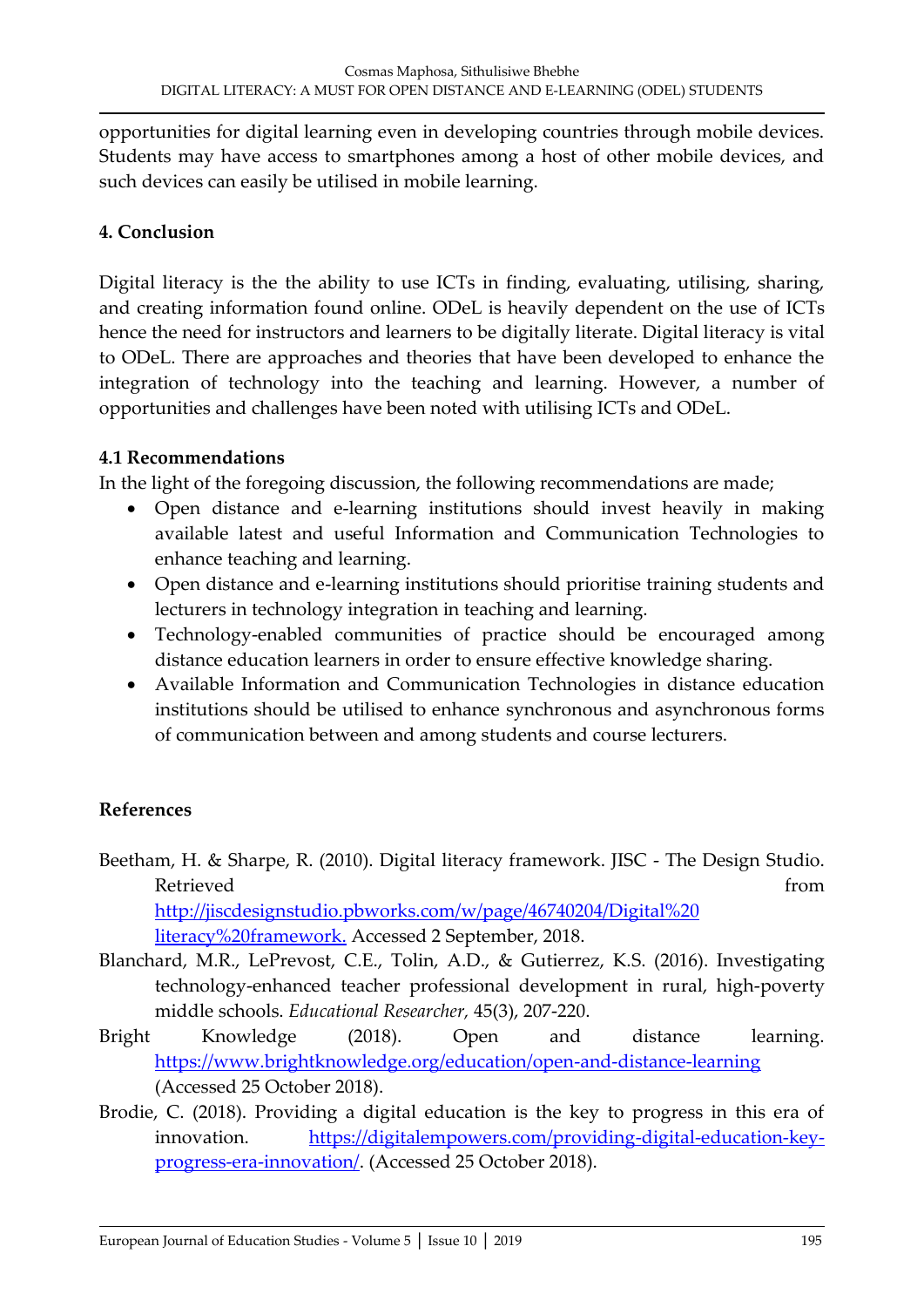- Buckingham D. (2006). Defining digital literacy. What do young people need to know about digital media? *Digital Kompetanse* 1 (4), 263–276.
- Burns (2017). Pupils need internet lessons to thrive. [https://www.bbc.com/news/education-39329967.](https://www.bbc.com/news/education-39329967) (Accessed 25 October 2018).
- Cloete, A. (2015). 'Educational technologies: Exploring the ambiguous effect on the training of ministers', in M. Naidoo (ed.), Contesting issues in training ministers in South Africa, pp. 141–154, Sun Press, Stellenbosch.
- Common Sense Media, (2018). What is media literacy and why is it important? (Accessed 22 October 2018). [https://www.commonsensemedia.org/news-and](https://www.commonsensemedia.org/news-and-%09media-literacy/what-is-media-literacy-and-why-is-it-important)[media-literacy/what-is-media-literacy-and-why-is-it-important](https://www.commonsensemedia.org/news-and-%09media-literacy/what-is-media-literacy-and-why-is-it-important)
- Doh, Y.Y., Rhim, J., & Lee, S. (2016). A conceptual framework of an online-offline integrated intervention program for adolescents' healthy smartphone use. *Addicta: The Turkish Journal on Addictions*, *3*, 319–338.
- Dzakiria H. & Christopher A.A. (2008). Interaction Issues in Malaysia Open Distance Learning (ODL) <https://pdfs.semanticscholar.org/1b00/1f75e6983b08b144f17673c86beb8> (Accessed 20 November 2018).
- Esterhuizen, H. (2015). Technology Enhanced Learning in Open Distance Learning at NWU. *The Turkish Online Journal of Educational Technology*, 14 (3), 120-137.
- [Ghosh,](https://www.researchgate.net/scientific-contributions/70901366_Saima_Ghosh) s. [Joyshree Nath,](https://www.researchgate.net/profile/Joyshree_Nath) J. [Agarwal,](https://www.researchgate.net/profile/Shalabh_Agarwal) S. [Nath,](https://www.researchgate.net/profile/Asoke_Nath) [A. Chaudhuri](https://www.researchgate.net/scientific-contributions/2044344645_A_K_Chaudhuri) A.K. (2012). Open and Distance Learning (ODLl) education system: past, present and future: A systematic study of an alternative education system. <https://www.researchgate.net/publication/276031945> (Accessed 19 November 2018).
- Goodfellow, R. (2011). Literacy, literacies, and the digital in higher education. *Teaching in Higher Education*, 16(1), 131-144.
- Guitert, M., Romeu, T. (2009). A Digital Literacy proposal in online Higher Education: The UOC Scenario. *E-Learning Papers (12)*. Retrieved from: [http://www.elearningeuropa.info/files/media/media18503.pdf on 4](http://www.elearningeuropa.info/files/media/media18503.pdf%20on%204) December, 2018.
- Fields, A., & Hartnett, M. (2018). Digital fluency in open, flexible and distance learning. *Journal of Open, Flexible and Distance Learning*, 22(1), 1 – 5.
- [Heitin,](https://www.edweek.org/ew/contributors/liana.heitin.html) L. (2016). Digital Literacy: An Evolving Definition. <https://www.edweek.org/ew/articles/2016/11/09/what-is-digital-literacy.html> (Accessed 23 October 2018).
- Julien H. (2018). Digital Literacy in Theory and Practice. https://www.igiglobal.com/chapter/digital-literacy-in-theory-and-practice/183937 (Accessed 11 January 2019).
- Kibria, G. (2014). [What are the advantages and challenges of online learning and](What%20are%20the%20advantages%20and%20challenges%20of%20online%20learning%20and%20%09teaching?%20https://www.researchgate.net/.../What_are_the_advantages_and_challenges_of_online_l%09e...%20(Accessed%2019%20November%202018))  [teaching?](What%20are%20the%20advantages%20and%20challenges%20of%20online%20learning%20and%20%09teaching?%20https://www.researchgate.net/.../What_are_the_advantages_and_challenges_of_online_l%09e...%20(Accessed%2019%20November%202018))
- https://www.researchgate.net/.../What\_are\_the\_advantages\_and\_challenges\_of\_online\_1 [e... \(Accessed 19 November 2018\)](What%20are%20the%20advantages%20and%20challenges%20of%20online%20learning%20and%20%09teaching?%20https://www.researchgate.net/.../What_are_the_advantages_and_challenges_of_online_l%09e...%20(Accessed%2019%20November%202018))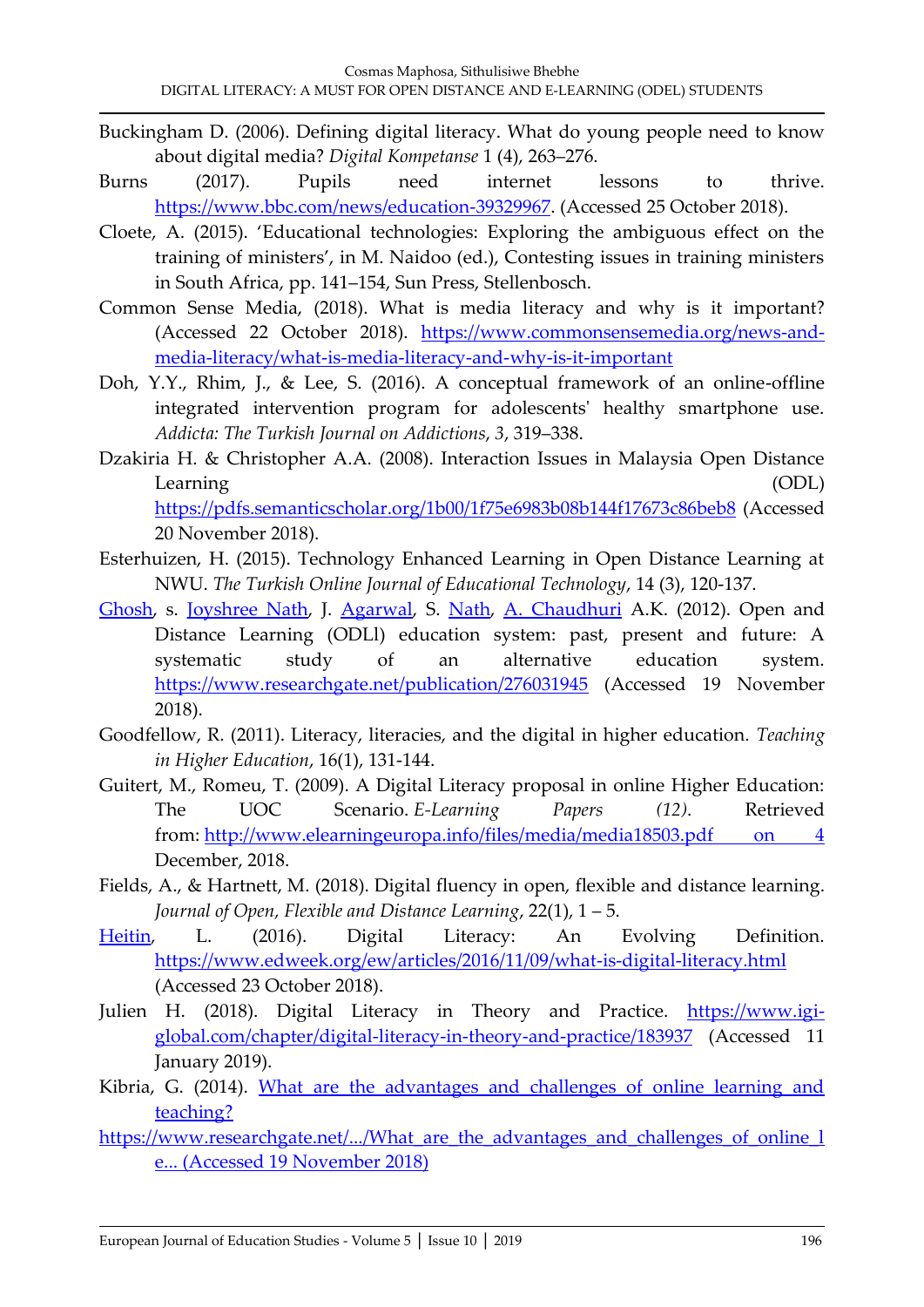- Kirkland, B.A. (2014). [Models for Technology Integration in the Learning](http://clatoolbox.ca/casl/slicv32n1/321brookskirkland.html)  [Commons.](http://clatoolbox.ca/casl/slicv32n1/321brookskirkland.html) *School Libraries in Canada* 32(1), 14-18
- Laakkonen, I. (2015). Doing what we teach: promoting digital literacies for professional development through personal learning environments and participation. In J.
- Jalkanen, E. Jokinen, & P. Taalas (Eds), Voices of pedagogical development Expanding, enhancing and exploring higher education language learning (pp. 171-195). Dublin: Research-publishing. net. doi:10.14705/rpnet.2015.000292
- Law, N., Woo, D., de la Torre, J. and Wong, G. (2018). *A Global Framework of Reference on Digital Literacy Skills for Indicator 4.4.2, Information Paper No. 51*. Montreal: UNESCO Institute for Statistics
- Liebenberg, H. Chetty, Y. and Prinsloo, P (2012). Student Access to and Skills in Using Technology in an Open and Distance Learning Context. *The International Review of Research in Open and Distributed Learning,* 13(4), 250-268
- Lubbe, J.C. (2016). Digital Fluency of Faculty Members at an ODL Institution. *Progressio: South African Journal for Open and Distance Learning Practice,* 38 (2), <https://upjournals.co.za/index.php/Progressio/article/view/1505> (Accessed 09 January 2019).
- Lynch, M. (2017). What is Digital Literacy? [https://www.thetechedvocate.org/what-is](https://www.thetechedvocate.org/what-is-%09digital-literacy/)[digital-literacy/](https://www.thetechedvocate.org/what-is-%09digital-literacy/) (Accessed 23 October 2018).
- Marhan, A. (2006). Connectivism: Concepts and Principles for emerging Learning Networks. [http://citeseerx.ist.psu.edu/viewdoc/download?doi=10.1.1.595.6000&rep=rep1&ty](http://citeseerx.ist.psu.edu/viewdoc/download?doi=10.1.1.595.6000&rep=rep1&ty%09pe=pdf)

[pe=pdf.](http://citeseerx.ist.psu.edu/viewdoc/download?doi=10.1.1.595.6000&rep=rep1&ty%09pe=pdf) (Accessed 12 January 2019).

- McLoughlin, C. (2011). What ICT-related skills and capabilities should be considered central to the definition of digital literacy? In T. Bastiaens and M. Ebner (Eds.), Proceedings of World Conference on Educational Multimedia, Hypermedia and Telecommunications 2011 (pp. 471-475). Chesapeake, VA: AACE.
- Meyers, E.M. Erickson, I. & Small, R.V. (2013). Digital literacy and informal learning environments: an introduction. *Journal Learning, Media and Technology*, 38 (4), 355- 367,
- MediaSmarts (2018). Digital Literacy Fundamentals. [http://mediasmarts.ca/digital](http://mediasmarts.ca/digital-%09media-literacy/general-information/digital-media-literacy-fundamentals/digital-%09literacy-fundamentals)[media-literacy/general-information/digital-media-literacy-fundamentals/digital](http://mediasmarts.ca/digital-%09media-literacy/general-information/digital-media-literacy-fundamentals/digital-%09literacy-fundamentals)[literacy-fundamentals.](http://mediasmarts.ca/digital-%09media-literacy/general-information/digital-media-literacy-fundamentals/digital-%09literacy-fundamentals) (Accessed 19 November 2018).
- Mnkeni-Saurombe, N. (2015). Information literacy: A cornerstone for open distance learning at the University of South Africa. *Journal of Librarianship and Information Science,* 47 (2), 156–165
- Murray J. (2018). Technology in the Classroom: What is Digital Literacy. <http://www.teachhub.com/technology-classroom-what-digital-literacy> (Accessed 19 November 2018).
- Murray, M.C., & Pérez, J. (2014). Unravelling the digital literacy paradox: How higher education fails at the fourth literacy. *Issues in Informing Science and Information Technology*, 11, 85-100.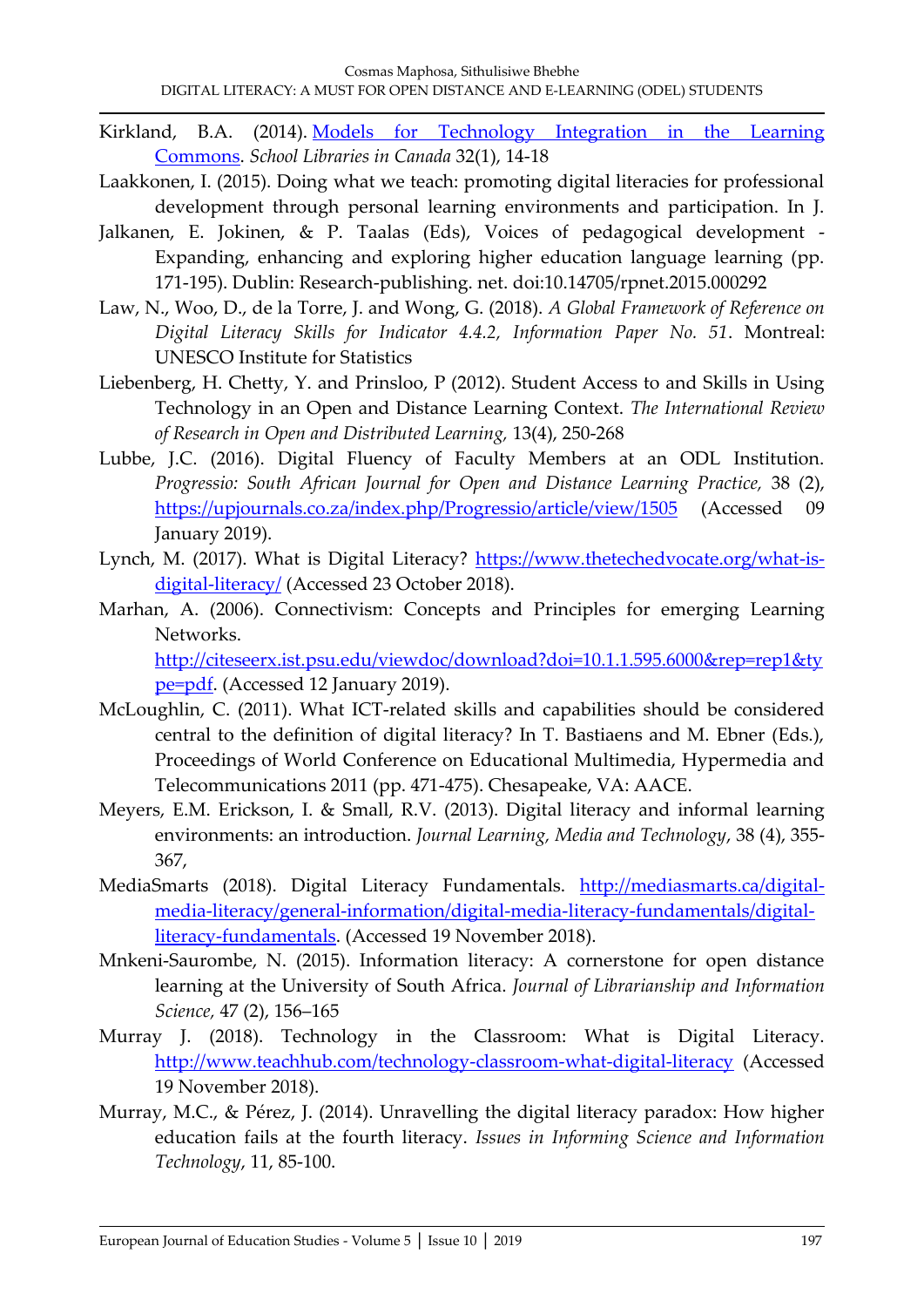- News and media literacy (2018). What is digital literacy? [https://www.commonsensemedia.org/news-and-media-literacy/what-is-digital](https://www.commonsensemedia.org/news-and-media-literacy/what-is-digital-%09literacy)[literacy](https://www.commonsensemedia.org/news-and-media-literacy/what-is-digital-%09literacy) (Accessed 23 October 2018).
- Ofole, N.M. (2018). Curbing attrition rate in Open and Distance Education in Nigeria: ecounselling as a panacea. Unpublished Ph.D. Thesis, University of Ibadan, Nigeria.
- Osuji, U.S.A. (2010). An assessment of the computer literacy level of open and distance learning students in Lagos state, Nigeria. *Turkish Online Journal of Distance Education* 11(4), 149-158.
- Promethean, (2017). Digital literacy in the classroom. How important is it? [https://www.prometheanworld.com/en-gb/\(](https://www.prometheanworld.com/en-gb/)Accessed 19 November 2018).
- Price, J.L. (2016). The academic ICT gap<https://core.ac.uk/download/pdf/78498309.pdf> (Accessed 19 November 2018).
- Railean, E. (2015). *Psychological and pedagogical considerations in digital textbook use and development*. Hershey, PA: Idea Group.
- Reynolds, R. (2011). Trends influencing the growth of digital textbooks in US higher education. *Publishing Research Quarterly*, 27(2), 178-187.
- Rouse M. (2005). Open and Distance Learning. <https://searchsqlserver.techtarget.com/definition/ODL> (Accessed 19 November 2018)
- Santos, A.I. & Serpa, S. (2017). The Importance of Promoting Digital Literacy in Higher Education *International Journal of Social Science Studies* 5 (6), 90 - 93
- Sharkey, J. & Brandt, D.S. (2008). Integrating technology literacy and information literacy. In P.C. Rivoltella (Ed.), *Digital Literacy: Tools and methodologies for information society* (pp. 85-97). Hershey, PA: IGI Global.
- Siemens G. (2005) Connectivism: A Learning Theory for the Digital Age. [http://www.itdl.org/journal/jan\\_05/article01.htm.](http://www.itdl.org/journal/jan_05/article01.htm) (Accessed 11 January, 2019).
- Sparks, J.R., Katz, I.R., & Beile, P.M. (2016). *Assessing digital information literacy in higher education: A review of existing frameworks and assessments with recommendations for next-generation assessment* (Research Report No. RR-16-32). Princeton, NJ: Educational Testing Service.
- Study Smart Zone (2018). What is Digital Literacy? [https://www.westernsydney.edu.au/studysmart/home/digital\\_literacy/what\\_is\\_d](https://www.westernsydney.edu.au/studysmart/home/digital_literacy/what_is_d%09igital_literacy) igital literacy (Accessed 23 October 2018).
- Study Portals (2018). How Do Tests, Exams, and Assignments Work for Online Degrees? [https://www.distancelearningportal.com/articles/243/how-do-tests](https://www.distancelearningportal.com/articles/243/how-do-tests-%09exams-and-assignments-work-for-online-degrees.html)[exams-and-assignments-work-for-online-degrees.html](https://www.distancelearningportal.com/articles/243/how-do-tests-%09exams-and-assignments-work-for-online-degrees.html) (Accessed 19 November 2018).
- Terrell S. (2018). Digital Learning Theories and Models You Should Know. [https://www.techlearning.com/tl-advisor-blog/7-digital-learning-theories-and](https://www.techlearning.com/tl-advisor-blog/7-digital-learning-theories-and-%09models-you-should-know)[models-you-should-know](https://www.techlearning.com/tl-advisor-blog/7-digital-learning-theories-and-%09models-you-should-know) (Accessed 11 January 2019).